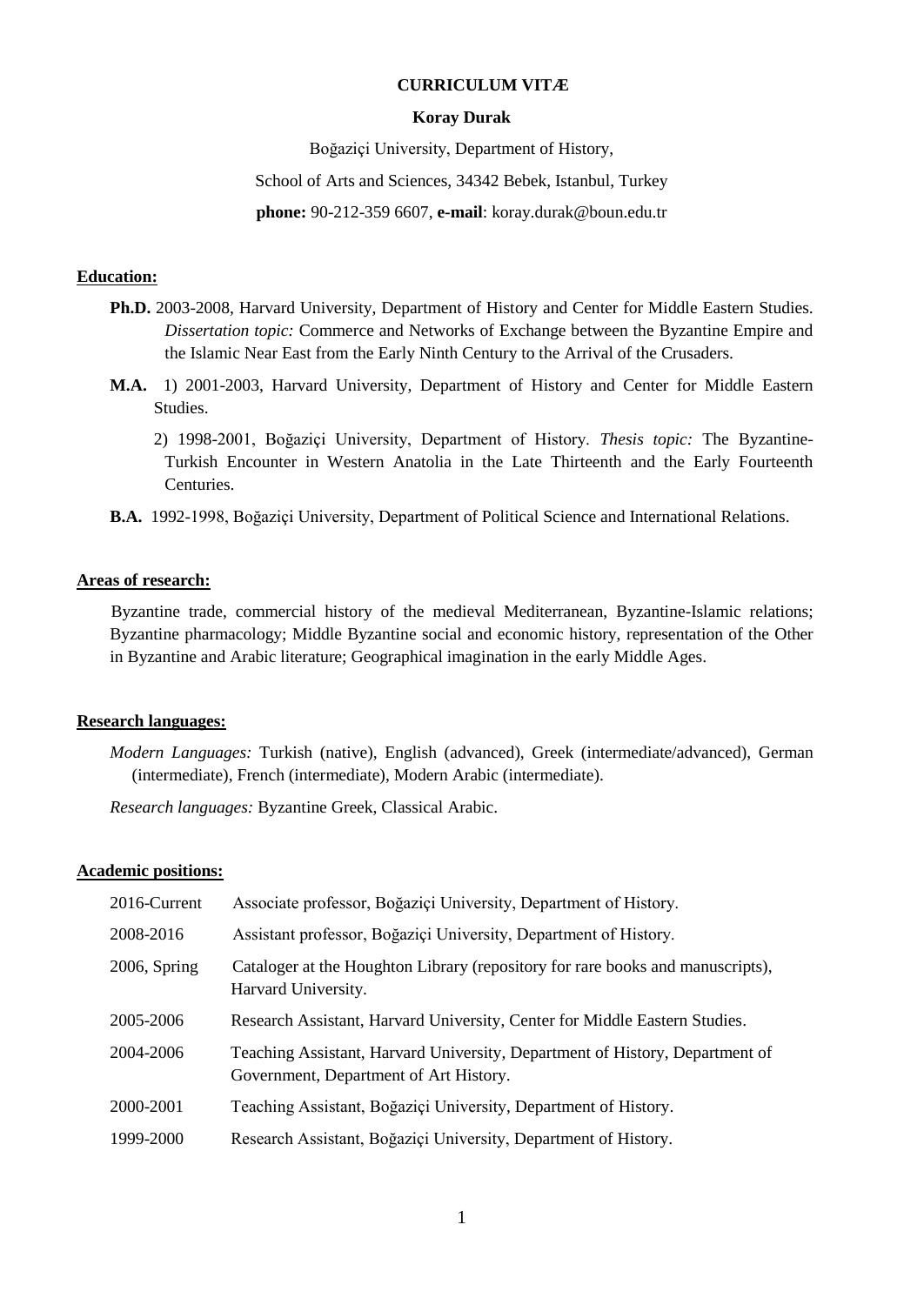# **Research positions:**

| 2017, Fall                   | Senior fellow, Koç University's Research Center for Anatolian Civilizations<br>(ANAMED), Istanbul. |
|------------------------------|----------------------------------------------------------------------------------------------------|
| 2013, March-May              | Visiting researcher, Smithsonian Institution, Washington DC                                        |
| 2013, April<br>Washington DC | Short-term fellow, Dumbarton Oaks Research Library and Museum,                                     |
| $2013$ , Spring              | Visiting scholar, Center for Middle Eastern Studies, Harvard University.                           |
| $2012$ , Spring              | Visiting scholar, Center for Middle Eastern Studies, Harvard University.                           |
| DC                           | 2006-2007, Fall-Spring Junior Fellow, Dumbarton Oaks Research Library and Museum, Washington       |

# **Grants and awards:**

| 2017, Fall        | Senior fellowship, Koç University's Research Center for Anatolian<br>Civilizations (ANAMED), Istanbul.                                                                |
|-------------------|-----------------------------------------------------------------------------------------------------------------------------------------------------------------------|
| 2016-2017         | BAP (Research Projects) at Boğaziçi University for the project entitled:<br>"Spices and pharmacological items in non-medical Byzantine sources."                      |
| 2013-2016         | BAP (Research Projects) at Boğaziçi University for the project entitled:<br>"Commerce in medicinal items between Byzantines and Islamic World in<br>the Middle Ages." |
| 2015<br>Research. | <i>BÜVAK</i> (Boğaziçi University Foundation) Award for Outstanding Success in                                                                                        |
| 2013, April       | One-month Research Stipend at the Dumbarton Oaks Research Library and<br>Museum, Washington, D.C.                                                                     |
| 2011-2013         | The Young Scientists Award Programme of the Turkish Academy of<br>Sciences (TÜBA-GEBIP).                                                                              |
| 2011, Summer      | THYESPA grant (Summer Program for the Modern Greek Language).                                                                                                         |
| 2011, Summer      | W.D.E. Coulson & Toni Cross Aegean Exchange Fellowship.                                                                                                               |
|                   | 2007-2008, Fall-Spring Dissertation Completion Grant, Harvard University.                                                                                             |
|                   | 2006-2007, Fall-Spring Junior Fellowship, Dumbarton Oaks Research Library, Washington, D.C                                                                            |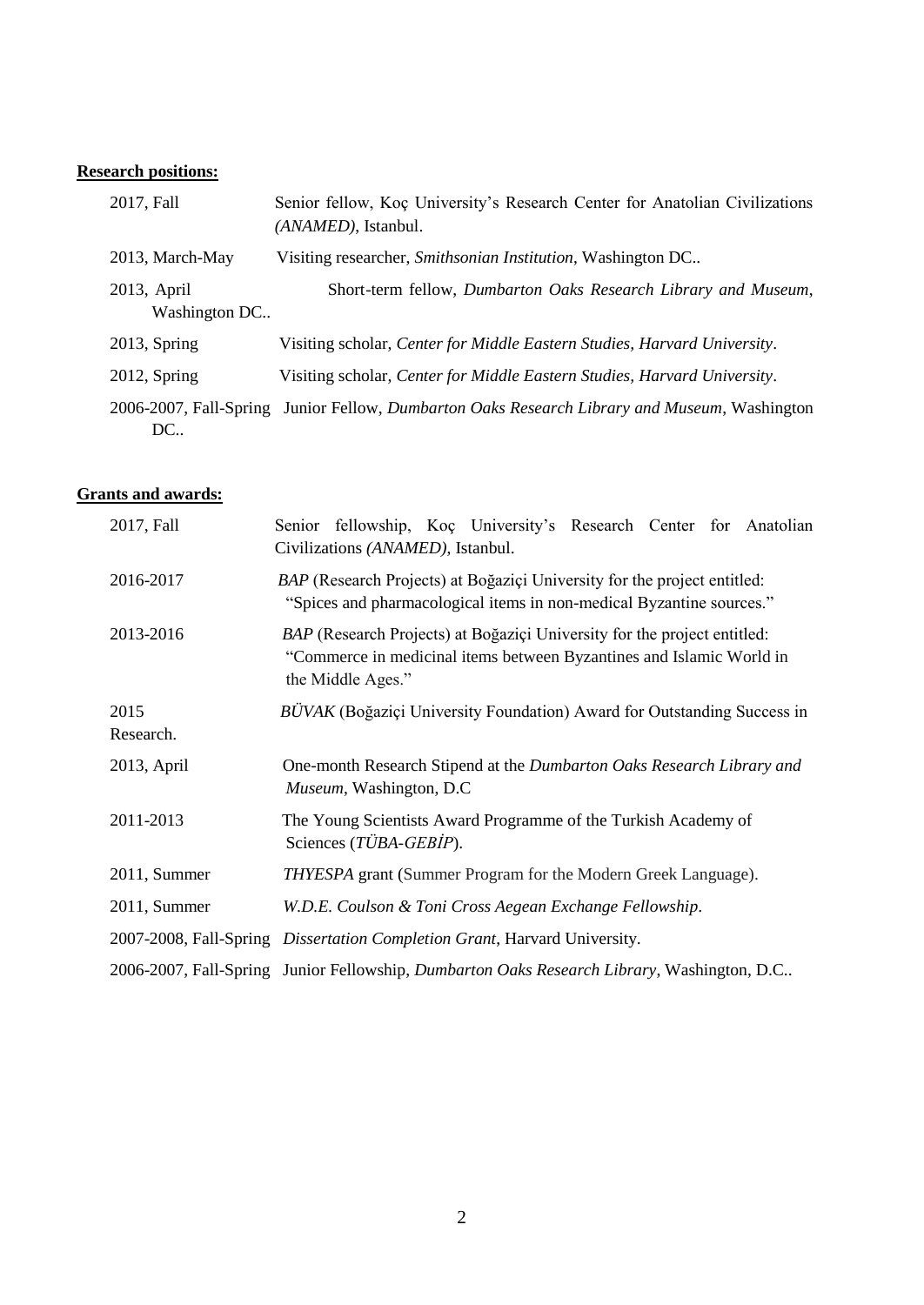## **Publications:**

# **Book/editorial work:**

| 2021          | (in preparation) (ed. with Nevra Necipoğlu and Tolga Uyar), <i>Byzantine</i><br>Studies in Turkey: New Research, Alternative Trends, Is Bankası<br>Publications, Istanbul.       |
|---------------|----------------------------------------------------------------------------------------------------------------------------------------------------------------------------------|
| 2021          | (in preparation): Trade in Pharmacological Commodities between the<br>Byzantines and the Islamic Near Easterners in the Early Middle Ages.                                       |
| 2021          | (ed. with Engin Akyürek), <i>Byzantine Anatolia</i> , Yapı Kredi Publications,<br>Istanbul.                                                                                      |
| 2019          | (ed. with Ivana Jevtic) Identity and the Other in Byzantium, Papers from<br>the Fourth International Sevgi Gönül Byzantine Studies Symposium, Koç<br>University Press, Istanbul. |
| 2013, January | (ed. with A. Vasilakeris) The dossier entitled Tanidik Yabancı [Familiar]<br><i>Stranger]</i> in <i>Toplumsal Tarih</i> [Social History], 229.                                   |
| 2010          | (Scientific editor) Catalogue for the Exhibition at the Sabanci Museum,<br>From Byzantion to Istanbul. 8000 Years of a Capital, Kitap Publications,<br>Istanbul.                 |

# **Book chapters/proceedings:**

| 2021 | (in preparation) "The Economy of Melitene/Malatya and its Role in the<br>Byzantine-Islamic Trade (Seventh to Eleventh Centuries)," Byzantine-<br>Islamic Borderland, ed. A. Beihammer, Edinburgh University Press,<br>Edinburgh, Scotland.                                                                                                                                                    |
|------|-----------------------------------------------------------------------------------------------------------------------------------------------------------------------------------------------------------------------------------------------------------------------------------------------------------------------------------------------------------------------------------------------|
| 2021 | (in publication), "The Use of Non-commercial Networks for the Study of<br>Byzantium's Foreign Trade with the Islamic Near East," Plenary Sessions<br>of the $24th$ International Congress of Byzantine Studies, Edizioni Ca'<br>Foscari, Venice, Italy.                                                                                                                                       |
| 2021 | (in publication) "Commercial Constantinople," in <i>Cambridge Companion</i><br>to Constantinople, ed. S. Basset, Cambridge University Press, Cambridge.                                                                                                                                                                                                                                       |
| 2021 | (in publication) "Healing Gifts: The Role of Diplomatic Gift Exchange in<br>the Movement of <i>Materia Medica</i> between the Byzantine and Islamic<br>Worlds," in Drugs in the Medieval Mediterranean: Pharmacological<br>Exchange across Cultures, Genres, and Languages (11th-14th c.), eds. P.<br>Bouras-Vallianatos and D. Stathakopoulos, Cambridge University Press,<br>Cambridge, UK. |
| 2021 | "Relations between Byzantium and the Near East in the Early Medieval<br>Period: Travelers between the Two Worlds," Byzantine Anatolia, eds. E.<br>Akyürek and K. Durak, Yapı Kredi Publications, Istanbul, Turkey, 444-<br>453.                                                                                                                                                               |
| 2019 | "Constantinople; Byzantine Port and Capital," in Silk Roads: Peoples,<br>Cultures, Landscapes, ed. S. Whitfield, Thames & Hudson, Oakland, USA.                                                                                                                                                                                                                                               |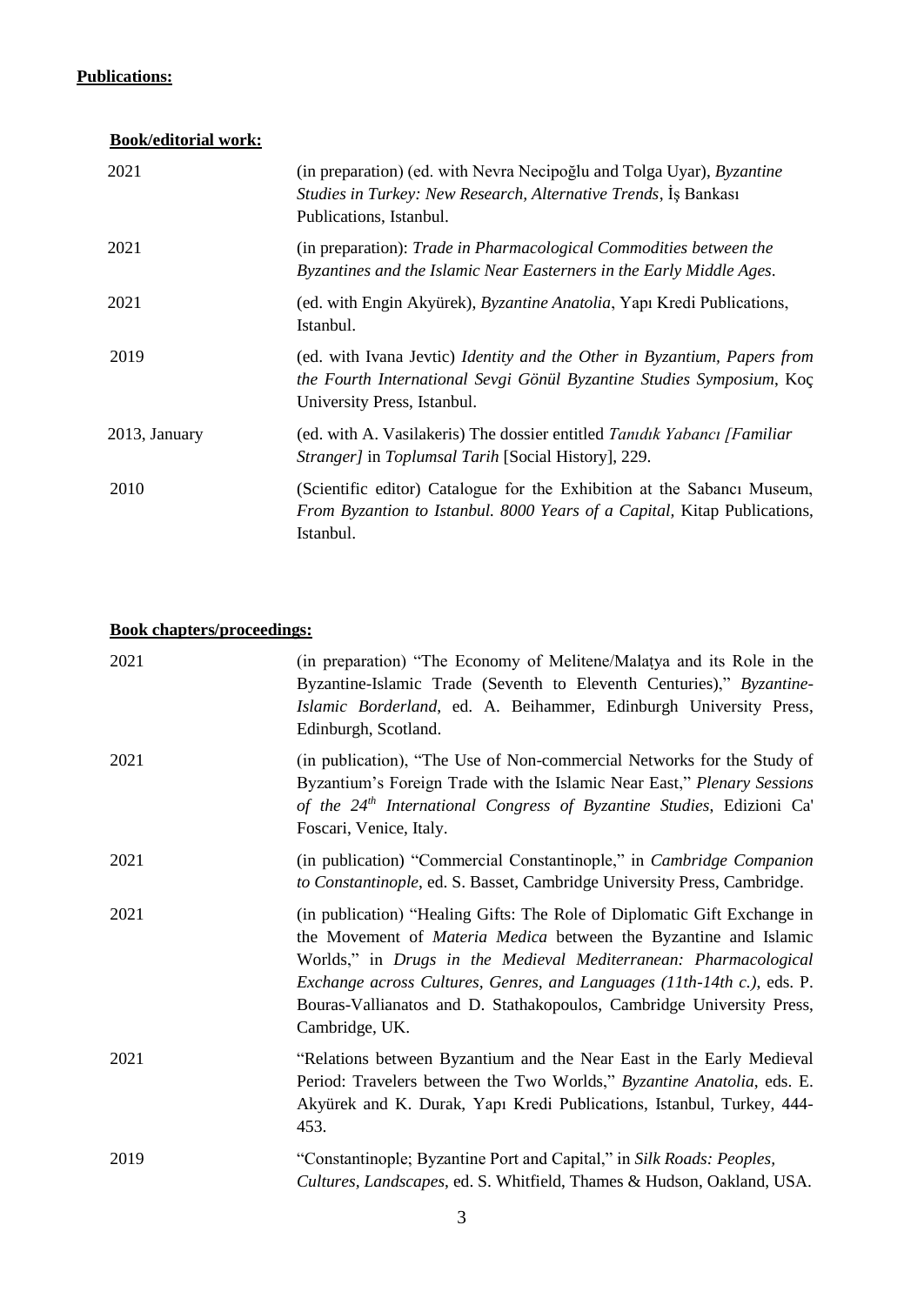| 2019 | "Identity and the Other in Byzantium; an Introduction" (with Ivana Jevtic)<br>in Identity and the Other in Byzantium, Papers from the Fourth<br>International Sevgi Gönül Byzantine Studies Symposium, Koç University<br>Press, Istanbul, Turkey, 5-22.                                                                                     |
|------|---------------------------------------------------------------------------------------------------------------------------------------------------------------------------------------------------------------------------------------------------------------------------------------------------------------------------------------------|
| 2018 | "The Cilician Frontier: A Case Study of Byzantine-Islamic Trade in the<br>Ninth and Tenth Centuries," Province and Periphery in the Age of<br>Constantine VII Porphyrogennetos: From De Cerimoniis to De<br>Administrando Imperio, ed. N. Gaul, V. Menze, and C. Bálint.<br>Harrassowitz, Wiesbaden, Germany, 168-183.                      |
| 2018 | "From the Indian Ocean to the Markets of Constantinople: Ambergris in<br>the Byzantine World," Life Is Short, Art Long: The Art of Healing in<br>Byzantium — New Perspectives, ed. B. Pitarakis, Istanbul Research<br>Institute, Istanbul, Turkey, 201-225.                                                                                 |
| 2016 | "Konstantinopolis'in Yükselisinin İktisadi Temelleri [Economic Sources<br>for the Rise of Constantinople]," Antik Çağdan 21. Yüzyıla Büyük İstanbul<br>Tarihi Ansiklopedisi [Encyclopedia of Istanbul from the Ancient Period to<br>the 21 <sup>st</sup> Century], ed. C. Yılmaz, vol 6, Iktisat, Kültür A.Ş., Istanbul,<br>Turkey, 24-43.  |
| 2016 | "Byzantion'dan Fatih'e [From Byzantion to Fatih]," "Ticaret Hayatı [Trade<br>in Constantinople], Sur İçi İstanbul, Fatih Belediyesi, ed. İ. Ortaylı, Fatih<br>Municipality, Istanbul, Turkey, 15-33, 93-107.                                                                                                                                |
| 2015 | "Dioscorides and Beyond: Imported Medicinal Plants in the Byzantine<br>Empire/ Dioskorides ve Ortaçağ: Bizans İmparatorluğu'na İthal Edilen<br>Tibbi Bitkiler," Life is Short, Art Long: The Art of Healing in Byzantium,<br>ed. B. Pitarakis, Pera Museum Publications, Istanbul, Turkey, 152-160.                                         |
| 2014 | "Performance and Ideology in the Exchange of Prisoners between the<br>Byzantine Empire and the Islamic Near East in the early Middle Ages,"<br>Medieval and Early Modern Performance in the Eastern Mediterranean,<br>eds. A. Öztürkmen, Evelyn B. Vitz, Brepols, Turnhout, UK, 167-180.                                                    |
| 2013 | "Traffic across the Cilician Frontier: Movement of People between<br>Byzantium and the Islamic Near East in the Early Middle Ages,"<br>Byzantium and the Arab World, Encounter of Civilizations, Aristotle<br>University of Thessaloniki, Thessalonica, Greece, 141-154.                                                                    |
| 2013 | "Diplomacy as Performance: Power Politics and Resistance Between the<br>Byzantine and the Early Medieval Islamic Courts," The Byzantine Court:<br>Source of Power and Culture (Second International Sevgi Gönül<br>Symposium proceedings), eds. A. Ödekan and E. Akyürek, N. Necipoğlu,<br>Koç University Press, Istanbul, Turkey, 157-164. |
| 2010 | "Byzantine Education", "Byzantine Ceremonies" and "Commerce in<br>Byzantium" in Capital of Cultures, Istanbul, ed. F. Başar, Türk Kültürüne<br>Hizmet Vakfi, Istanbul, Turkey.                                                                                                                                                              |
| 2010 | "Through an Eastern Window: Muslims in Constantinople and<br>Constantinople in Early Islamic Sources," in From Byzantion to Istanbul.<br>8000 Years of a Capital, ed. K. Durak, Kitap Publications, Istanbul,<br>Turkey, 102-111.                                                                                                           |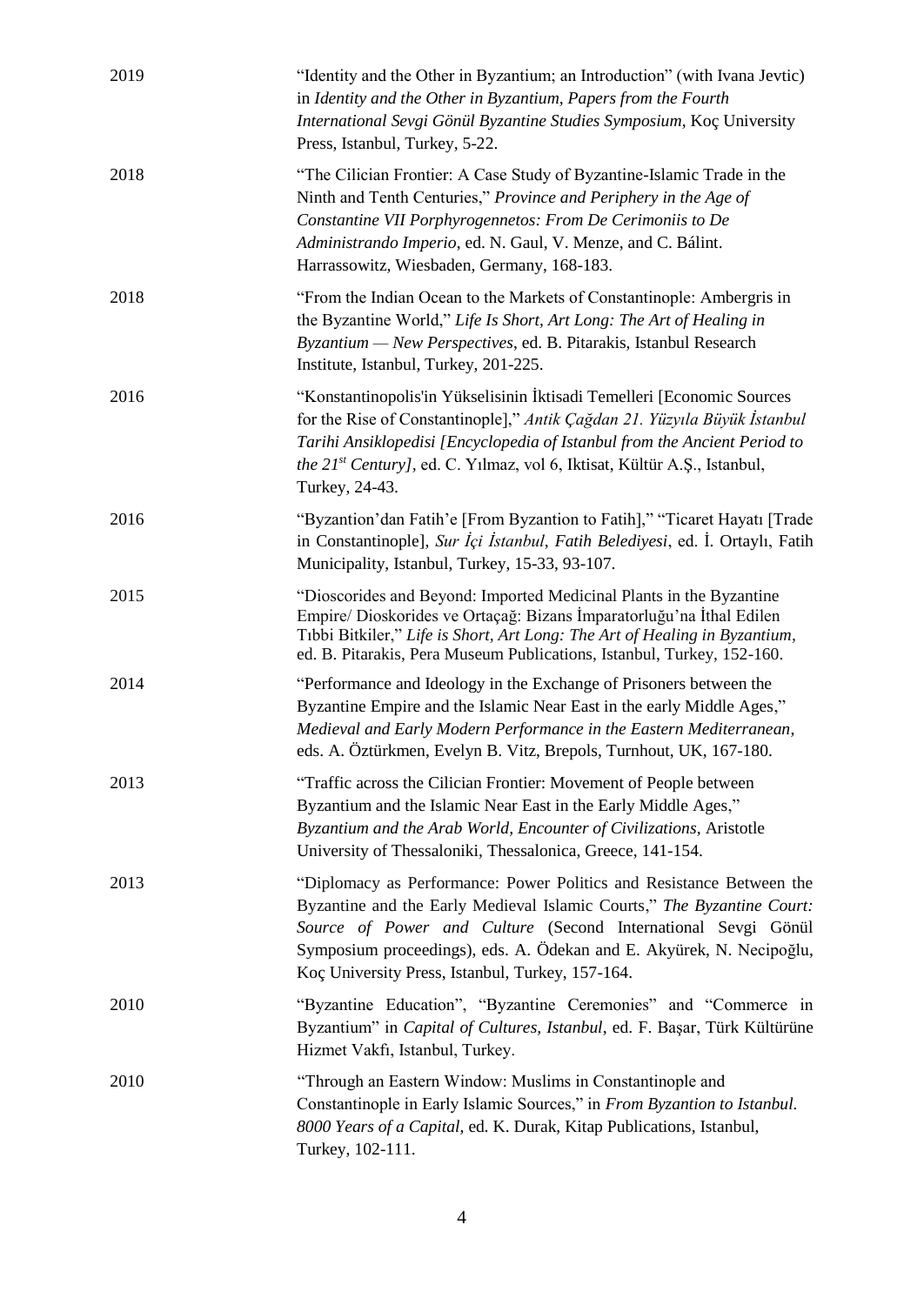2009 "Constantinople, réalités et utopies médiévales," *De Byzance à Istanbul, Un port pour deux continent* (catalogue for the exhibition at Grand Palais in Paris in 2009), eds. N. Ölçer and E. Eldem, Éditions de la Réunion des musées nationaux, Paris, France, 75-89.

### **Journal articles:**

| 2021           | (as editor, with C. Kafadar and C. Philliou), "An Intervention to Istanbul                                                                                                                                                                                                                                                                            |
|----------------|-------------------------------------------------------------------------------------------------------------------------------------------------------------------------------------------------------------------------------------------------------------------------------------------------------------------------------------------------------|
|                | Studies" dossier in YILLIK: Annual of Istanbul Studies.                                                                                                                                                                                                                                                                                               |
| 2021           | (under review) "The Story of Storax in the Byzantine World: A Fragrant                                                                                                                                                                                                                                                                                |
|                | Resin of International Fame from Southern Anatolia," Adalya.                                                                                                                                                                                                                                                                                          |
| 2021           | "The Commercial History of Trebizond and the Region of Pontos from the                                                                                                                                                                                                                                                                                |
|                | Seventh to the Eleventh Centuries: An International Emporium,"                                                                                                                                                                                                                                                                                        |
|                | Mediterranean Historical Review, 36/1, 3-41. Indexed in Arts and                                                                                                                                                                                                                                                                                      |
|                | Humanities Citation Index, Scopus, Social Sciences Citation Index.                                                                                                                                                                                                                                                                                    |
| 2020           | El-Ömerî<br>"Hapishanede Ayasofya'yı Düşünmek:<br>ile<br>Balaban'ın<br>Kostantiniyye'deki Ulu Kilise Üzerine Sohbeti [Thinking about Hagia<br>Sophia: The Conversation of al-Umari and Balaban on the Holy Church in<br>Kostantiniyye]," YILLIK: Annual of Istanbul Studies 2, 185-196.                                                               |
| 2014           | "The Representation of Byzantine History in High School Textbooks in<br>Turkey" Byzantine and Modern Greek Studies, 38/2, 245-264. Indexed in<br>Arts & Humanities Citation Index (AHCI).                                                                                                                                                             |
| 2013, June     | "Bizans'ta Ticaret [Trade in Byzantium]" Toplumsal Tarih [Social History],<br>234, 21-24.                                                                                                                                                                                                                                                             |
| 2011           | "The Location of Syria in Byzantine Writing; One Question, Many<br>Answers," Journal of Turkish Studies, 36, 45-55. Indexed in Historical<br>Abstracts and America: History And Life.                                                                                                                                                                 |
| 2010, June     | "Who are the Romans? The Definition of Bilād al-Rūm (Land of the<br>Romans) in Medieval Islamic Geographies," Journal of Intercultural<br>Studies, 31/3, 285-298. Indexed in APAIS: Australian Public Affairs<br>Information Service, EBSCOhost, International Bibliography of the Social<br>Sciences (IBSS); OCLC, Periodicals Index Online, SCOPUS. |
| 2010, Spring   | "The Church of Hagia Sophia as Seen by the Neighbors of the Byzantine<br>Empire," Ayasofya Müzesi Yıllığı, Annual of Hagia Sophia Museum, 13,<br>231-248.                                                                                                                                                                                             |
| 2009, May      | "Defining the 'Turk': Mechanisms of Establishing Contemporary Meaning in<br>the Archaizing Language of the Byzantines," Jahrbuch der Österreichischen<br>Byzantinistik 59, 65-78. Indexed in ERH INT2, ScImago (SJR), SCOPUS.                                                                                                                         |
| 2004, November | "Anna Comnena and the Barbarians," (in Turkish) Toplumsal Tarih [Social<br>History], 30-35.                                                                                                                                                                                                                                                           |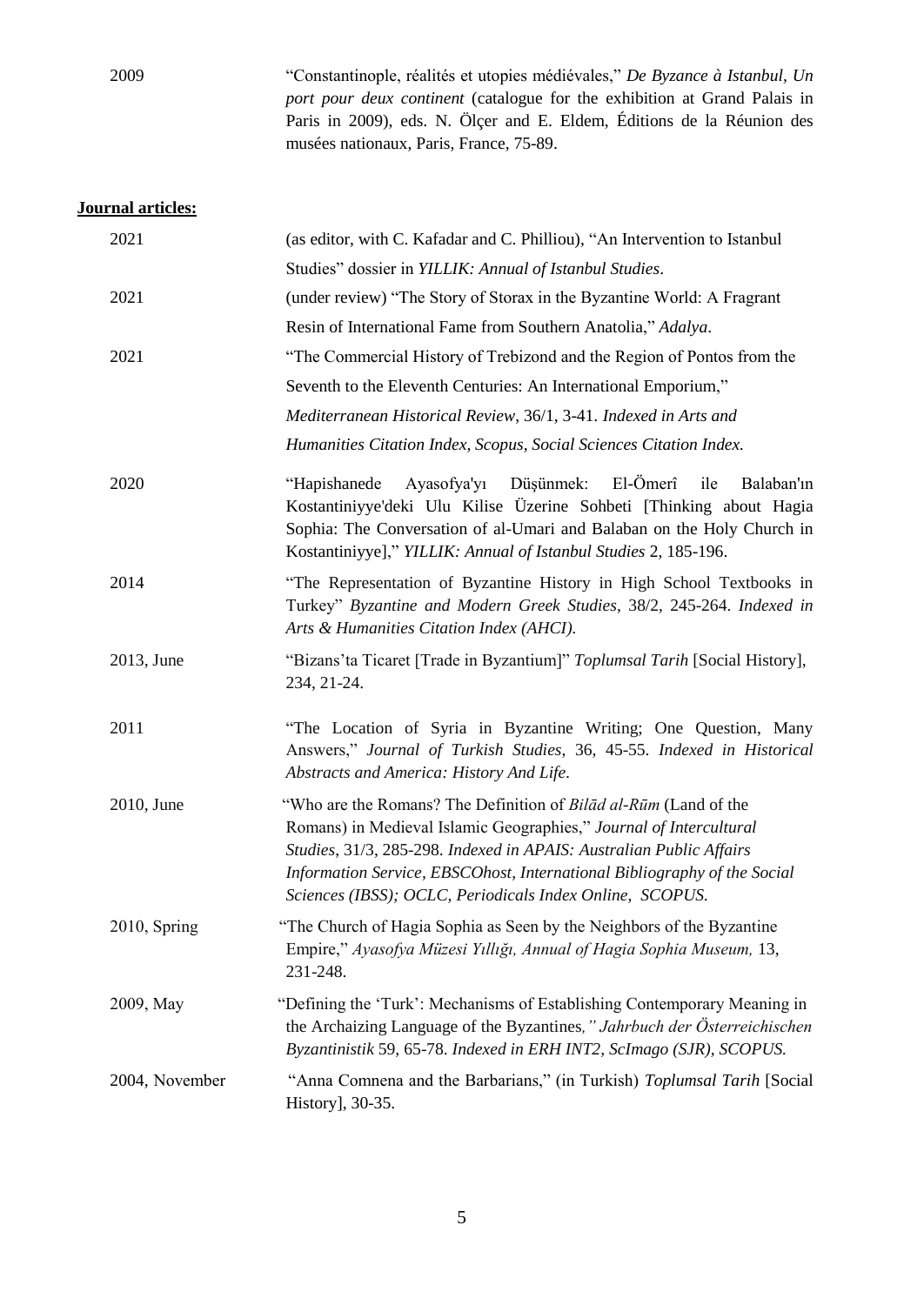#### **Reviews:**

| 2021 | Petros Bouras-Vallianatos, <i>Innovation in Byzantine Medicine</i> , <i>The Writings of</i><br>John Zacharias Aktouarios (c.1275–c.1330) (Oxford: Oxford University<br>Press, 2020), for <i>Medical History</i> , 65 /3, 306-307. |
|------|-----------------------------------------------------------------------------------------------------------------------------------------------------------------------------------------------------------------------------------|
| 2017 | Olof Heilo, Eastern Rome and the Rise of Islam, History and Prophecy<br>(London and New York, Routledge, 2016), for the Scandinavian Journal of<br>Byzantine and Modern Greek Studies, 3, 179-181.                                |

## **Conference/exhibition organization:**

| 2021, Nov. 12-13,  | Conference entitled Mobility and Materiality in Byzantine-Islamic Relations<br>(7 <sup>th</sup> -12 <sup>th</sup> Centuries), Boğaziçi University Byzantine Studies Research Center. |
|--------------------|--------------------------------------------------------------------------------------------------------------------------------------------------------------------------------------|
| 2020               | Scientific curator for the new Byzantine section of the Pera Museum, Istanbul.                                                                                                       |
| 2017               | Curator of the exhibition (15 December 2017-15 March 2018) entitled "A<br>Byzantine city in Anatolia: Amorium," at Boğaziçi University Byzantine<br>Studies Research Center.         |
| 2016, Fall         | Coordinator of the "Islands of Byzantium" lecture series, Boğaziçi University<br><b>Byzantine Studies Research Center.</b>                                                           |
| 2016, March 18-19, | Conference entitled Byzantine Studies in Turkey: New Research, Alternative<br><i>Trends</i> , Boğaziçi University.                                                                   |
| 2009, Fall         | Academic committee member for "Contemporary Perceptions of Byzantium"<br>organized by Kadir Has University.                                                                          |

## **Conference papers/talks:**

| 2021, December 16,    | "Konstantinopolis'te Ticaret [Commerce in Constantinople]," Bizans<br>İstanbulu'nda Günlük Yaşam: Kültür [Daily Life in Byzantine Istanbul:<br>Culture], Koç University Library, Hazine 3. Serisi, Istanbul, Turkey.                                                                                                                                |
|-----------------------|-----------------------------------------------------------------------------------------------------------------------------------------------------------------------------------------------------------------------------------------------------------------------------------------------------------------------------------------------------|
|                       | 2021, November 12-13, "Mobility of People in Byzantine-Islamic Exchanges," Mobility and<br>Materiality in Byzantine-Islamic Relations $7th$ -12 <sup>th</sup> Centuries, organized by<br>Boğaziçi University Byzantine Studies Research Center, Istanbul, Turkey.                                                                                   |
| 2021, October 8-9,    | "The Economy of Melitene/Malatya and Its Role in the Byzantine-Islamic<br>Trade (7 <sup>th</sup> to 11 <sup>th</sup> Centuries)," Arabs and Arabia in Byzantine Literary<br>Sources: People, Places, Mentalities, organized by National Hellenic<br>Research Foundation and King Abdulaziz Foundation for Research and<br>Archives, Athens, Greece. |
| 2021, July 14 and 28, | "Askeri Kaynaklar: el kitapları [Military Manuals]," "Tıbbi Kaynaklar<br>[Medical Sources]," Yazılı Kaynak Bilimi Yaz Okulu [Summer School for<br>Written Sources], organized by Bizantolog, Istanbul, Turkey.<br>https://www.youtube.com/watch?v=Y0tkRe5GS10 and<br>https://www.youtube.com/watch?v=yYJ1atIofRs                                    |
| 2021, June 3-4,       | "Non-commercial Networks for the Study of Commerce in Medieval Eastern<br>Mediterranean: The Case of Byzantine-Islamic relations," Networks and Ties<br>of Exchange: Trade and Merchants across the Pre-modern Middle East<br>(600-1600 CE), organized by P. Sijpesteijn and C. Palombo, Leiden<br>University, Leiden, the Netherhands.             |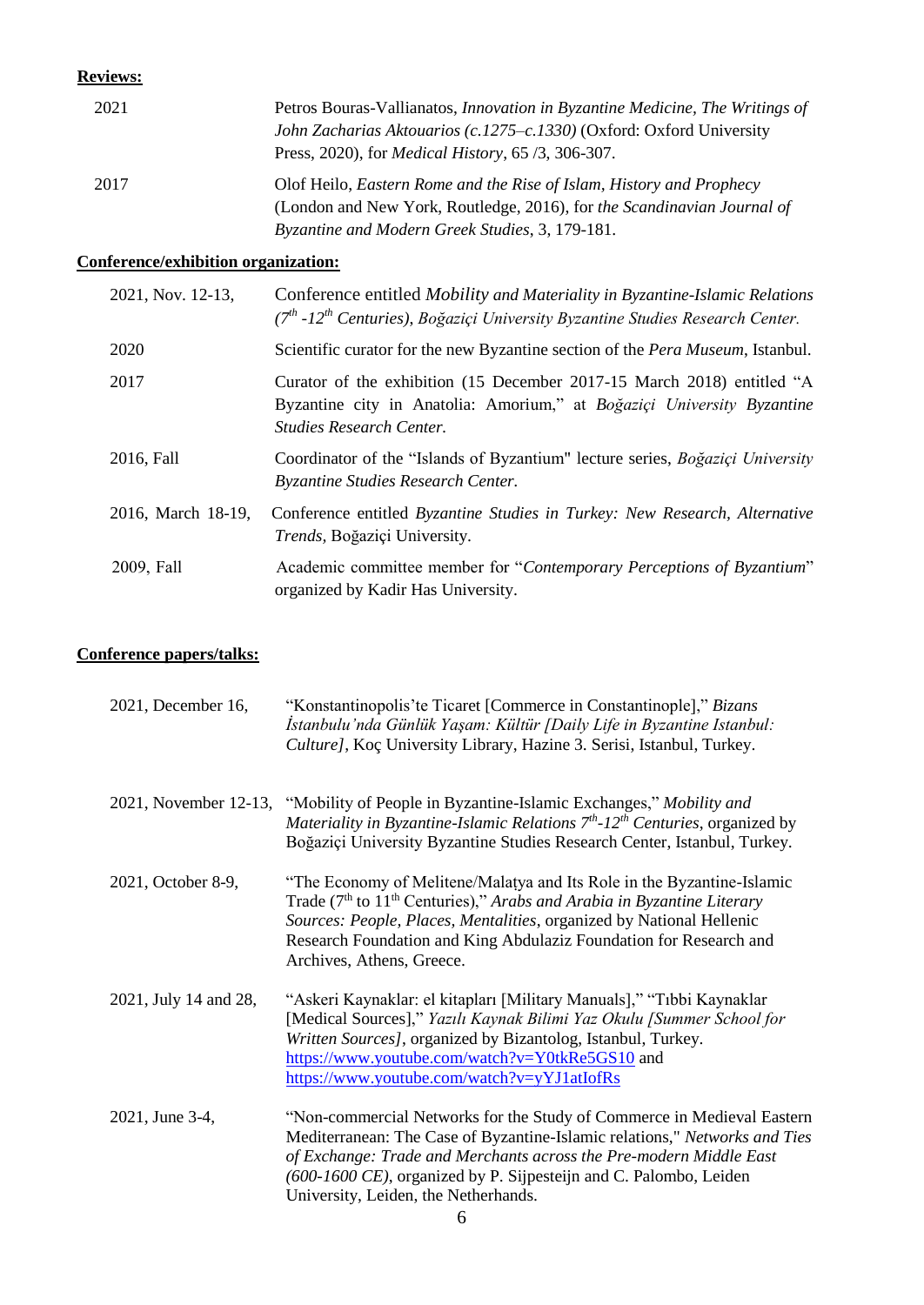| 2021, January 26,   | "A Prosperous Realm Beyond Borders: Byzantine-Islamic Trade in the Early<br>Middle Ages, 9 <sup>th</sup> -11 <sup>th</sup> Centuries," The Byzantine Dialogues from the<br>Gennadius Library, Athens, Greece.                                                                                                                                                                                                                                                                                                                                         |
|---------------------|-------------------------------------------------------------------------------------------------------------------------------------------------------------------------------------------------------------------------------------------------------------------------------------------------------------------------------------------------------------------------------------------------------------------------------------------------------------------------------------------------------------------------------------------------------|
| 2020, December 10,  | (with Ivana Jevtić) "Identity and the Other in Byzantium," ANAMED<br>Library Talks, Istanbul, Turkey.                                                                                                                                                                                                                                                                                                                                                                                                                                                 |
| 2020, November 2,   | Presentation of the Byzantine section of the 2010 exhibition Legendary<br>Istanbul, Sabancı Museum, Istanbul, Turkey.<br>https://www.youtube.com/watch?v=agHB4z9OXoY                                                                                                                                                                                                                                                                                                                                                                                  |
| 2020, May, 27,      | "Konstantinopolis'te Ticaret ve Gündelik Hayat: Mahsul-i Hayal Konstantin<br>Bey'in Pazarda Bir Günü, [Commerce and Daily Life in Constantinople:<br>Imaginary Mr. Konstantin's Day at the Bazaar]" Pera Museum, Istanbul,<br>Turkey.<br>https://www.youtube.com/watch?v=fkRCu2xQoYc&t=58s                                                                                                                                                                                                                                                            |
| 2019, December, 20, | "Roads for Trade," Italy, Greece and Turkey on Foot: Via Eurasia - A<br>European Culture Route, Scientific Committee Meeting, Boğaziçi<br>University, Istanbul, Turkey.                                                                                                                                                                                                                                                                                                                                                                               |
| 2019, December, 12, | "Gift Exchange in Byzantium: Diplomacy and Trade," Byzantium at Ankara<br>Seminar Series, organized by Bilkent and Hacettepe Universities, Ankara,<br>Turkey.                                                                                                                                                                                                                                                                                                                                                                                         |
| 2018, May, 11-12,   | "Geographical Imagination in Byzantine Medical Writing," Imagined<br>Geographies in the Mediterranean, Middle East and Beyond, Workshop,<br>University of St Andrews, England.                                                                                                                                                                                                                                                                                                                                                                        |
| 2017, July 15-15,   | "Byzantine Exports of Materia Medica to the Islamic World," Medical<br>Traditions in and around Byzantium, organized by the Departments of<br>Byzantine studies and of the History of Medicine at the Ludwig-Maximilian-<br>University (LMU), Munich, Germany.                                                                                                                                                                                                                                                                                        |
| 2017, May 18-21,    | "Spices and the Geography of the Exotic in Byzantine Imagination," Human<br>Body to the Universe - Spatialities of Byzantine Culture, Uppsala<br>University, Sweden.                                                                                                                                                                                                                                                                                                                                                                                  |
| 2017, January 21,   | "Antik Çağ'dan Ortaçağ'a: Bizans Devleti ve Toplumu [From the Classical<br>Age to the Middle Ages: The Byzantine State and Society]," Türk – Ingiliz<br>Kültür Derneği/The Turco-British Association, Ankara, Turkey.                                                                                                                                                                                                                                                                                                                                 |
| 2016, December 4-5, | "Hint Okyanusu Kıyılarından Konstantinoupolis'in Baharat Çarşısına:<br>Orta Çağ'daki Hikayesi [From the Indian Ocean to the Spice<br>Amber'in<br>Bazaars of Byzantine Constantinople: the Story of Ambergris in the Middle<br>Ages]," Byzantion/Konstantinopolis: Eskiçağ ve Ortaçağ'da İstanbul ve<br>Yakın Çevresinin Tarihi Coğrafyası ve Yerleşim Tarihi, Istanbul<br>Üniversitesi Güneydoğu Avrupa Araştırmaları Merkezi and Koç University-<br>Stavros Niarchos Foundation, Center for Late Antique and Byzantine<br>Studies, Istanbul, Turkey. |
|                     | 2016, November 24-25, "Amorium and Byzantine Cities in the Early Medieval Islamic Sources,"<br>Amorium: A Byzantine Provincial Capital in the Setting of the Empire, A<br>Workshop Organized by the Institute of Mediterranean Studies/FORTH,<br>Athens, Greece.                                                                                                                                                                                                                                                                                      |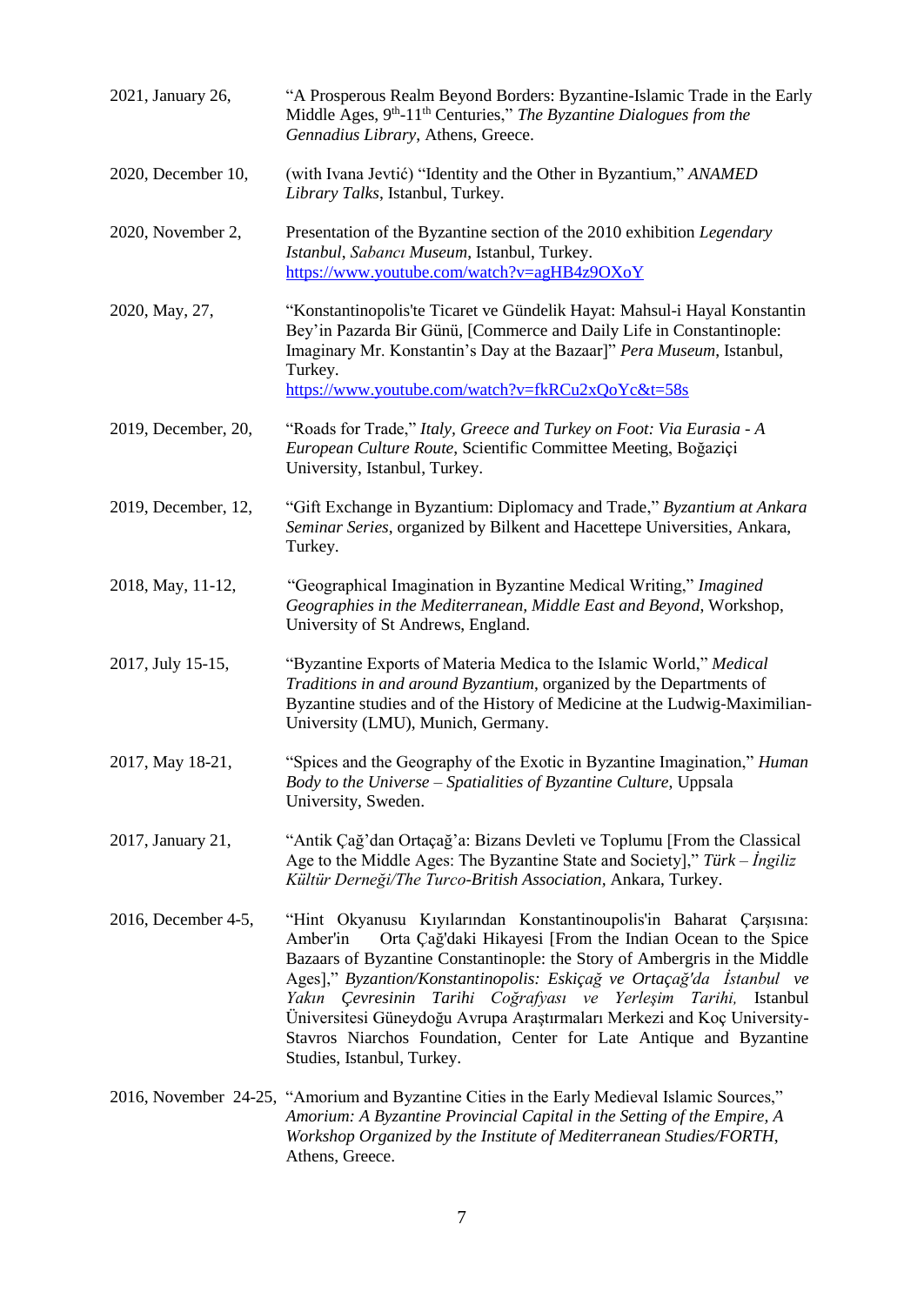| 2016, September 17, | "Islamic Syria through Byzantine Eyes," Syria: from Severus to Saladin,<br>Colloqium at the University of Edinburgh, Scotland.                                                                                                          |
|---------------------|-----------------------------------------------------------------------------------------------------------------------------------------------------------------------------------------------------------------------------------------|
| 2016, October 7-9,  | "Kıbrıs: Bizans ile Islam Dünyası arasında bir Köprü [Cyprus: a Bridge<br>Between Byzantium and the Islamic World," Hala Sultan Sempozyumu,<br>Kıbrıs Sosyal Bilimler Üniversitesi and Sakarya Üniversitesi, Nicosia,<br>Cyprus.        |
| 2016, August 22,    | "Substitute Drugs in Byzantine Medicine: the Question of Availability," 23rd<br>International Congress of Byzantine Studies, Belgrade, Serbia.                                                                                          |
| 2016, June 23,      | "Finding Syria and Syrians in the literature of the Middle Byzantine Period,"<br>Fourth International Sevgi Gönül Byzantine Studies Symposium, Istanbul,<br>Turkey.                                                                     |
| 2016, May 26        | "Bizans Tarih Yazımının Son Yüzyıllık Serüveni: Değişen Önyargılar [The<br>Story of Byzantine Historiography in the lat 100 years: Changing prejudices],"<br>New Approaches in History, Istanbul Medeniyet University, Istanbul, Turkey |
| 2015, October 22,   | "Ambergris: the Story of a Perfume & Medical Drug in the Byzantine World,"<br>Byzantine Studies Conference 2015. New York, USA.                                                                                                         |
| 2015, March 14,     | "Exotic Drugs and the Evolution of Byzantine Medicine," Lecture at the<br>symposium entitled Life is Short, Art Long: The Art of Healing in Byzantium.<br>Pera Museum, Istanbul, Turkey.                                                |
| 2015, March 7,      | "Ortaçağ'da Doğu Akdeniz ve Bizans [The Eastern Mediterranean and<br>Byzantium in the Middle Ages]," Suna-İnan Kıraç Akdeniz Medeniyetleri<br>Araştırma Enstitüsü, Antalya, Turkey.                                                     |
| 2014, November 21,  | "Bir Dünya Başkenti? Konstantinopolis'in Ortaçağ Halklarınca Temsili<br>[Capital of the World? Constantinople Viewed by its Medieval Neighbors],"<br>Imagining the City, Pera Museum, Istanbul, Turkey.                                 |
| 2014, September 11, | "Materia Medica on the Move: Pharmacological Items Imported from<br>Byzantium to the Islamic World in the Middle Ages," The Great Silk Road &<br>Medicine by the International Society for the History of Medicine, Tblisi,<br>Georgia. |
| 2013, December 10,  | "Byzantium's Relations with the Islamic East. Trade and Beyond" Lecture,<br>King's College, London, England.                                                                                                                            |
| 2013, June 26,      | "Imported Drugs in Byzantine Medicine: Commerce in Medicinal Items<br>between Byzantines and Muslims in the Middle Ages," Third International<br>Sevgi Gönül Byzantine Studies Symposium, Istanbul, Turkey.                             |
| 2013 April 22,      | "Commerce between the Byzantines and the Islamic Near Easterners before the<br>Crusaders," Lecture at Brown University, Providence, RI, USA.                                                                                            |
| 2013, April 10,     | "Foreign Drugs in Byzantine Pharmacology, Commerce in Medicinal Items<br>between Byzantines and Muslims," Informal talks, Dumbarton Oaks,<br>Washington DC, USA.                                                                        |
| 2013, March 6,      | "The Representation of Byzantium in Turkish Highschool Texts" Seminar on<br>Turkey in the Modern World, Harvard University, Boston, USA                                                                                                 |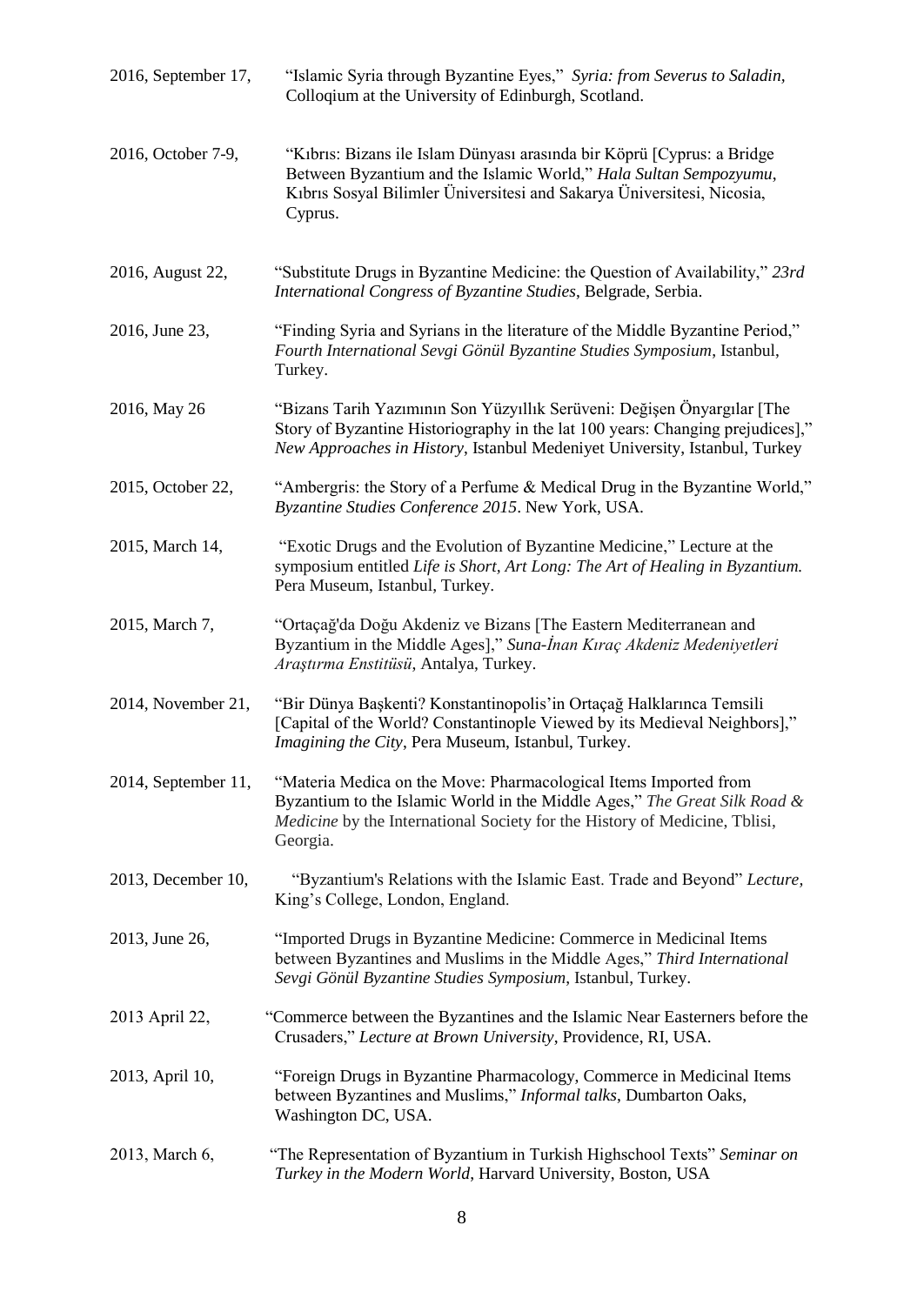| 2012, December 27,    | "Günümüz Lise Kitaplarında Bizans'ın Temsili: 'Öteki'nin inşası<br>[Representation of Byzantium in Contemporary Turkish High School<br>Textbooks: Construction of the Other]," Tarih Vakfi Perşembe konuşmaları<br>[Thursday Talks at the History Foundation], Istanbul, Turkey.                                                                                                       |
|-----------------------|----------------------------------------------------------------------------------------------------------------------------------------------------------------------------------------------------------------------------------------------------------------------------------------------------------------------------------------------------------------------------------------|
| 2012, October 17-19,  | "Movement of Merchants between the Byzantine Empire and the Islamic Near<br>East from the Ninth to the Eleventh Centuries: from Aggregates to<br>Individuals," Monks, Merchants and Artists in the Eastern Mediterranean.<br>The Relations of Byzantium to the Arab Near East (9th to 15th c.),<br>Wissenschafts Campus Mainz: Byzanz zwischen Orient und Okzident, Mainz,<br>Germany. |
| 2012, July 6-7,       | "A Minor Battlefield for the Souls: Representation of Early Islamic History in<br>High School History Textbooks in Republican Turkey," Remembering the<br>First Century of Islam: Expansion and Division, The Aga Khan University,<br>Institute for the Study of Muslim Civilisations, London, England.                                                                                |
| 2012, April 12,       | "Commercial Relations between Byzantines and Arabs at the Turn of the First<br>Millennium: An Underestimated Story," lecture at Bryn Mawr College, PA,<br>USA.                                                                                                                                                                                                                         |
| 2012, March 16-19,    | "Birds Flying over the Eastern Mediterranean: Birds of Prey Sent as Gifts and<br>Commodities from the Byzantine Empire to the Islamic Near East," $222^{nd}$<br>Meeting of the American Oriental Society, Boston, MA, USA.                                                                                                                                                             |
| 2012, February 27-28, | "Diplomacy as Performance: Power Politics and Resistance between the<br>Byzantine and Islamic Courts," Courts and Performance in the Pre-Modern<br>Middle East, Abu Dhabi, United Arab Emirates.                                                                                                                                                                                       |
|                       | 2011, December 16-18, "Performance and Ideology in the Exchange of Prisoners between the<br>Byzantines and the Islamic Near Easterners in the Early Middle Ages,"<br>Byzantium and the Arab World, Encounter of Civilizations, Thessalonica,<br>Greece.                                                                                                                                |
| 2011, December 22.    | "Hediyelerin Dili: Bizans İmparatorluğu ile Arap Devletleri arasındaki<br>diplomaside hediyelerin rolü [Laguage of Gifts: the role of gifts in the<br>Diplomatic Relations between the Byzantines and the Arabs], lecture at<br>Anadolu University, Eskişehir, Turkey.                                                                                                                 |
| 2011, August 22-27,   | "Political Borders and Economic Zones: Observations on the Nature of<br>Byzantine-Islamic Trade," 22 <sup>nd</sup> International Congress of Byzantine Studies,<br>Sofia, Bulgaria.                                                                                                                                                                                                    |
| 2011, February 24,    | "Orta Bizans Döneminde Istanbul'da Ticaret [Trade in Middle Byzantine<br>Constantinople]," Chamber Talks at the Istanbul Research Institute in<br>Istanbul, Istanbul, Turkey.                                                                                                                                                                                                          |
| 2010, October 21-24,  | "Byzantine Constantinople as a Utopia in Early Medieval Arabic, Russian and<br>Western European Sources," Byzantine and Ottoman Civilizations in World<br>History, Istanbul Şehir University and World History Association, Istanbul,<br>Turkey.                                                                                                                                       |
| 2010, October 1-3,    | "Sons of Hagar among the Romans; the Incorporation of Muslims into the<br>Middle Byzantine State and Society," Convivencia in Byzantium? Cultural<br>Exchanges in a Multi-Ethnic and Multi-Lingual Society, Trinity College,<br>Dublin, Ireland.                                                                                                                                       |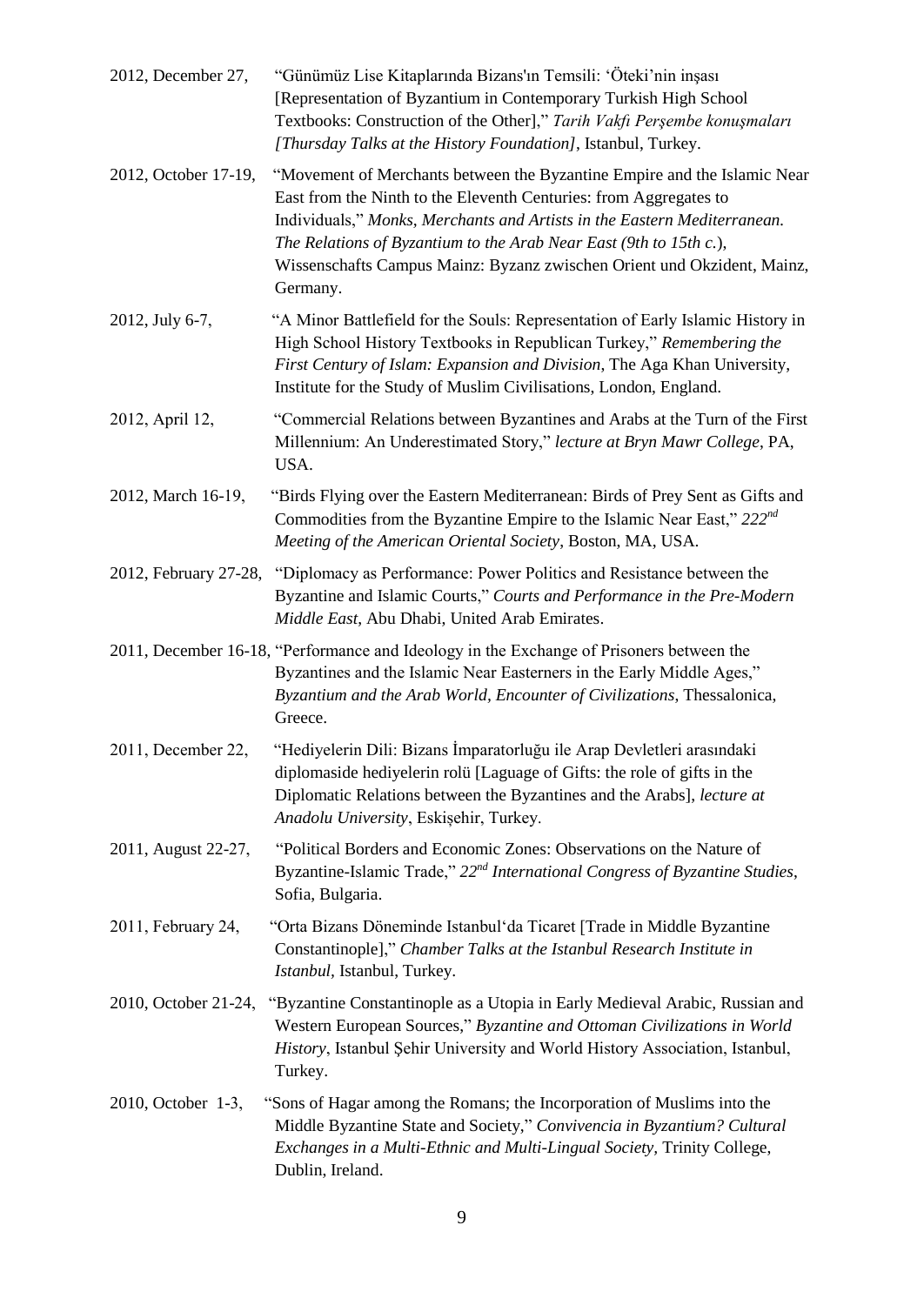- 2010, June 21-23, "Court as a Shop-window: The Role of Diplomatic Gift Exchange between the Byzantine and the Near Eastern Courts in Promoting Commerce the Byzantine and the Near Eastern Courts in Promoting Commerce," *Second International Sevgi Gönül Byzantine Studies Symposium*, Istanbul, Turkey. 2010, May 4, "Byzantine and Islamic Trade: New Sources and New Questions," *American Research Center in Turkey,* Istanbul, Turkey. 2010, January 27, "The Byzantine Empire and its Foreign Trade in the Year 1000," *Voyvoda Lectures* at *Osmanlı Bank Museum*, Istanbul, Turkey. 2009, Nov. 19-21, "The Representation of Byzantine History in High School Textbooks in Turkey: In Search of Atlantis," *Contemporary Perceptions of Byzantium, International Symposium at the Istanbul Studies Center*, Istanbul, Turkey. 2009, November 9, "The Question of Trade with the Islamic World during the Byzantine Expansion toward the East in the Tenth Century," *Centre and Periphery in the Age of Constantine VII Porphyrogennetos: from De cerimoniis to De administrando imperio*, Central European University, Budapest, Hungary. 2009, October 23, "Byzantine Foreign Trade, with or without the Islamic Near East. New Sources and New Questions," *Migration, Gender, and Economy in Byzantium: a Conference in Memory of Angeliki Laiou*, the Gennadius Library, Athens, Greece*.* 2009, October 16-18, "Representation of the Seljuk State and Court in Byzantine Sources," *Court and Society in Seljuk Anatolia*, Orient Institut, Istanbul, Turkey. 2009, June 3-6, "Hiding and Revealing; Construction of the Islamic World and the Inclusion of the Byzantines therein in Medieval Arabic Geographical Writing," *Conference on Mediterranean Worlds, Cultures of Interpretation*,, Famagusta, Cyprus. 2009, March 19, "Constantinople Viewed by the Arabs; Geographical Sources and Beyond," Talk at *the Orient Institut in Istanbul*, Istanbul, Turkey. 2008, Dec. 17, "Cilicia in the Abbasid Period: Contextualizing Evidence from Tarsus-Gözlükule," *Boğaziçi University, Museum Lectures*. Istanbul, Turkey. 2007, June 25, "Why did not the Byzantines call a Spade a Spade? Definition of the Turks in the Byzantine Sources Between the Eleventh and the Thirteenth Centuries," *First International Sevgi Gönül Byzantine Studies Symposium,* Istanbul, Turkey. 2006, Nov. 10, "Arabic Pharmacological Literature: An Alternative Source of Evidence for Byzantine-Arab Commerce in the Early Middle Ages," *Byzantine Studies Conference*, St Loius, Missouri, USA. 2006, Nov. 18, "Byzantine Fish in the Muslim Reef. Byzantines in an Eleventh Century Geography, *Akam al-Marjan* of Ishaq ibn Husain," *Middles Eastern Studies*
- 2004, August 26, "Byzantine Imperial Discourse on the Crusaders in Anna Comnena's *Alexiad* as a Mechanism of Imperial Control," *Conference of the Society for the Study of the Crusades and the Latin East*, *entitled "Around the Fourth Crusade, Before and After,* Istanbul, Turkey.

*Association (MESA)* conference, Boston, MA, USA.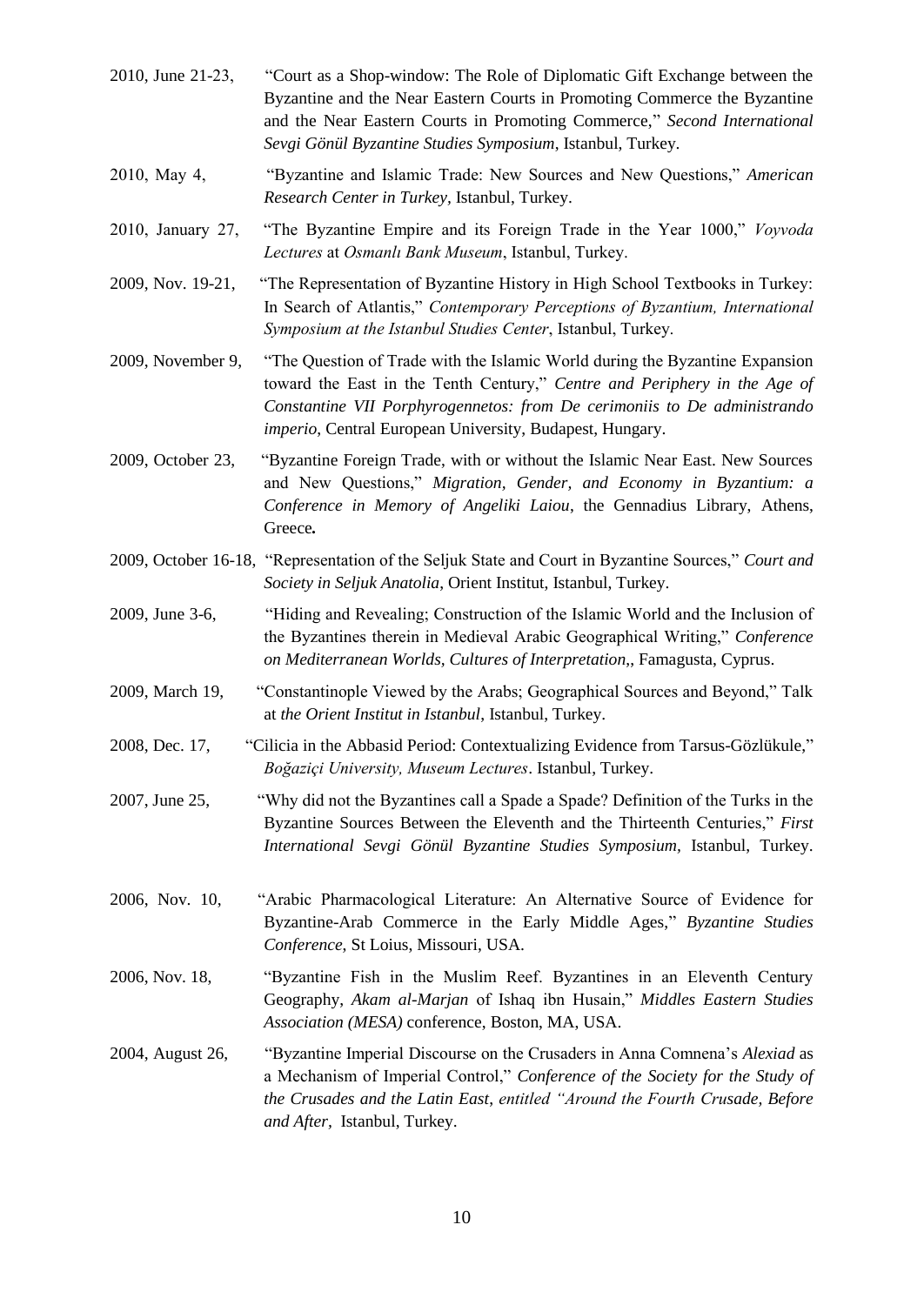1999, May, "The State of Byzantine Studies in Turkey," *Second Graduate Students' Conference, under the auspices of the Society for the Promotion of Byzantine Studies and the Oxford Byzantine Society*, Oxford, England.

### **Ph.D. general exam committee member**

2017, Ali Tirali, Boğaziçi University and École des hautes études en sciences sociales.

2017, Meriç Öztürk, Boğaziçi University.

### **MA thesis supervised:**

Tuğçe Akgül, *Fourth-Century Athenian Society and the Understanding of Women* (2021) Egemen Gezgin, *Public Space and Memory in Early Byzantine Constantinople* (2021) Ümit Öztürk, *Social Mobility in Athens in the Fourth Century B.C.* (Finished in June 2018) Nazım Can Serbest, *Regime Change in early Hellenistic Athens* (completed in September 2017)

## **MA thesis jury membership:**

2017, Hüseyin Hakan Gazioğlu, MA, Hacettepe University. Title: Süreklilik ve Kopuş İçinde Geç Dönem Bizans Toprak Yönetimi ve Ekonomik Düzen: Bizans Kültür ve Sanatinda İzdüşümleri.

2016, Mustafa Yıldız, MA, Boğaziçi University. Title: The Discourse of Rebellion in Byzantium in the Eleventh and Twelfth Centuries.

2013, Abdulkerim Kartal, MA, Boğaziçi University. Title: The Letters of George-Gennadios Scholarios to Members of the Ruling Elite in Fifteenth-Century Peloponnese: Introduction, Translation, and Commentary.

2013, Meriç T. Öztürk, MA, Boğaziçi University. Title: The Provincial Aristocracy in Byzantine Asia Minor.

2013, Ayşe Esra Şirin, MA, Boğaziçi University. Title: Between Dominicans and Palamites: Pro-Latin Intellectuals in Fourteenth-Century Byzantium.

#### **BA thesis jury membership:**

2009, Emir Alışık, *Imagining a Dreamer: Drawing a Scholar and Painting a New World: Bessarion,* Bilgi University.

## **Administrative duties:**

| 2015-current | Vice-director of the Boğaziçi University, Byzantine Studies Research Center.                                      |
|--------------|-------------------------------------------------------------------------------------------------------------------|
| 2016-2018    | Member of the committee for the Boğaziçi University, Preservation of the<br>Natural Life (BU-DHKK).               |
| 2013-2017    | Member of the committee for the Boğaziçi University, Institute for Graduate<br><i>Studies in Social Sciences.</i> |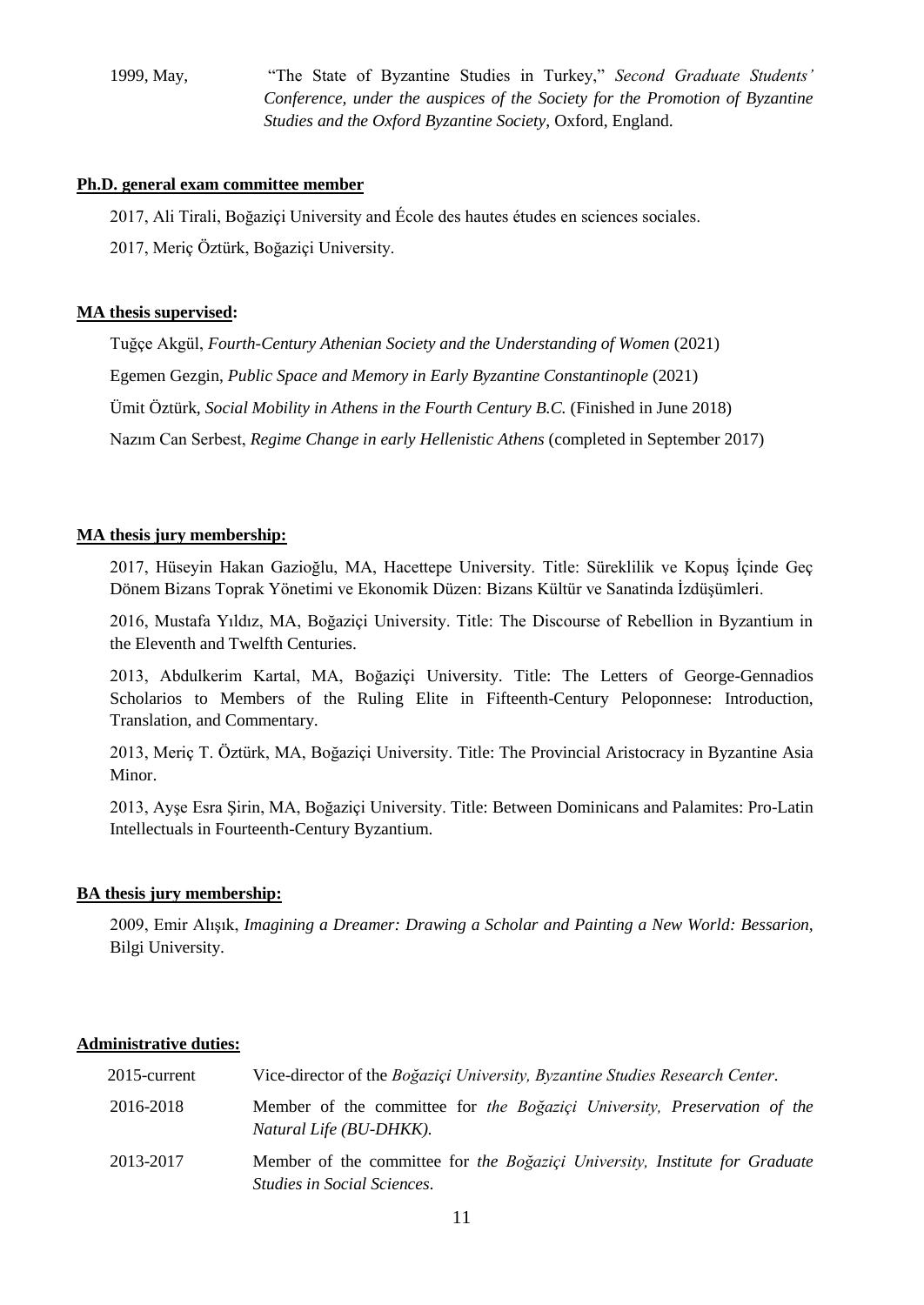| 2011-current | Research Policies Advisory Council, Boğaziçi University.                                                                  |
|--------------|---------------------------------------------------------------------------------------------------------------------------|
| 2018-current | Research Policies Committee, Boğaziçi University.                                                                         |
| 2009-current | Academic advisor to the sophomore, junior and senior level students at the<br>Department of History, Boğaziçi University. |

#### **Affiliations and memberships:**

| 2019-current     | YILLIK: Annual of Istanbul Studies Journal, member of the board of advisors.                                                                  |
|------------------|-----------------------------------------------------------------------------------------------------------------------------------------------|
| 2017-current     | 24. International Byzantine Studies Congress (Istanbul 2021), member of the<br>organization committee.                                        |
| $2011$ - current | International Sevgi Gönül Byzantine Studies Symposium (Vehbi Koç Vakfı & Koç<br>Universitesi GABAM), member of the Scientific Advisory Board. |
| 2015-current     | Bogazici University, Byzantine Studies Research Center, member of the Board of<br>Directors.                                                  |
| 2014-current     | Halet Cambel-Nail Cakırhan Archaeology and Classical Architecture Research<br>Center, member of the Board of Advisors.                        |
| 2008-current     | Turkish National Committee for Byzantine Studies.                                                                                             |
| 2006-2008        | Medieval Studies Committee at Harvard University.                                                                                             |
| 2006-2008        | Middle East Studies Association of North America.                                                                                             |
| 2006-2008        | Byzantine Studies Association of North America.                                                                                               |

#### **Teaching:**

#### **Boğaziçi University**:

Hist 59R: *Sp.Tp.Readings in Byzantine Sources*, Spring 2011

Hist 49L: *Special Topics: Trade, Exchange, and Communications in the Eastern Mediterranean in the Early Middle Ages*

Hist 48J.01: *Sp.Tp. Early Byzantines sources*

Hist 49I.01: *Sp.Tp. Contacts in the medieval Mediterranean*

Hist 49K.01: *Sp.Tp. History of Byzantium (330-1453),* Columbia University and Boğaziçi University summer school in Istanbul, Summer 2013/2014, Spring 2015.

Hist 533: *Seminar in Byzantine History: Byzantine writing in Early and Middle Byzantine Periods*

Hist 59G: *Economic History of Byzantium*

Hist 58L: *Research Methods in Byzantine History*

Hist 210: *Research Methods in History* (renamed Hist 209 after Fall 2015)

Hist 335: *History of the Byzantine Empire I (300-900)*

Hist 336: *History of the Byzantine Empire II (900-1453)*

Hist 241: *Introduction to Western European, Mediterranean, and Islamic Civilizations*

Hist 105: Making of the Modern World I (Coordinator) for Fall 2013/2014

Hist 106: Making of the Modern World II (Coordinator) for Fall 2014